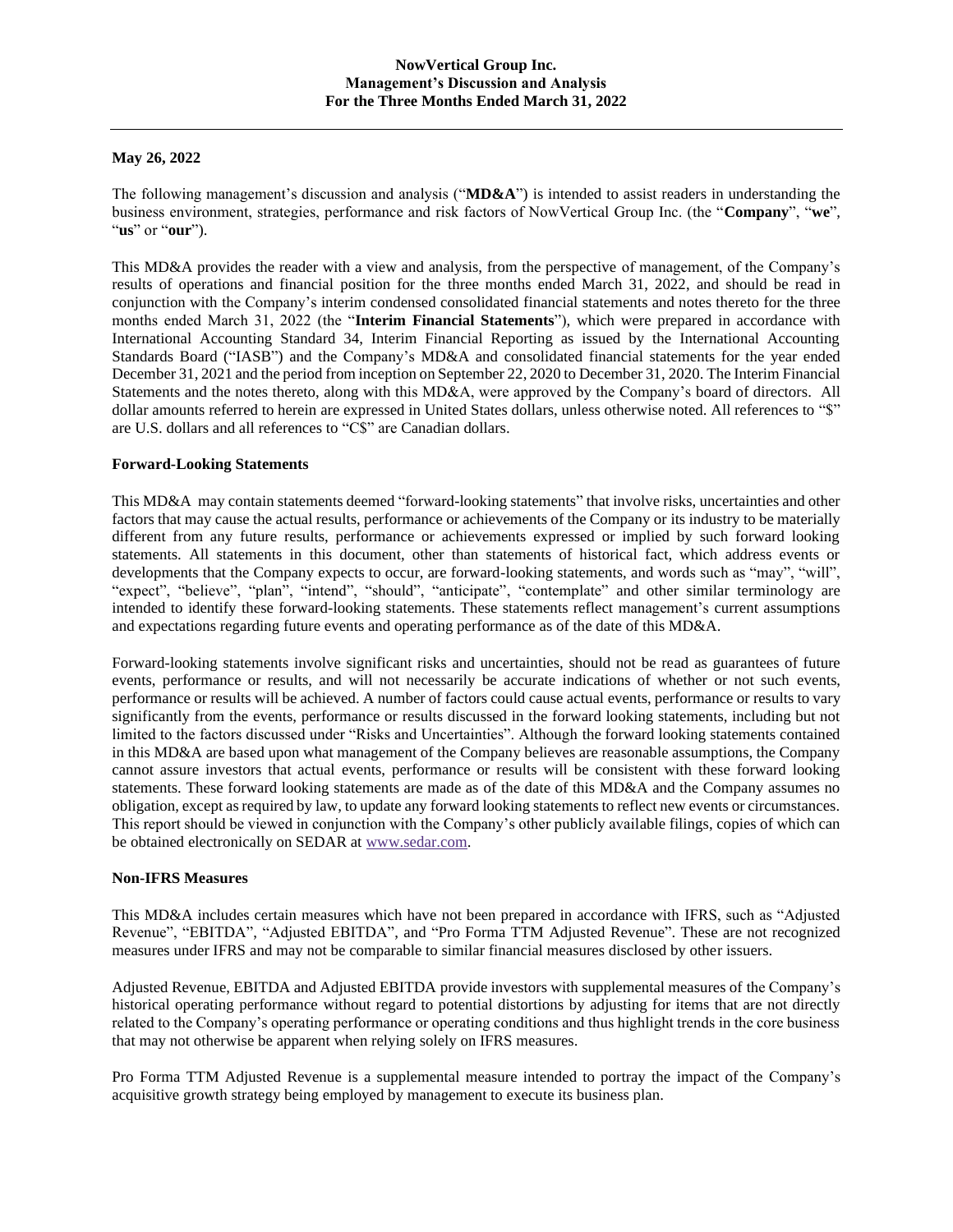The Company believes that securities analysts, investors and other interested parties frequently use non-IFRS financial measures in the evaluation of issuers. The Company's management also uses non-IFRS financial measures to facilitate operating performance comparisons from period to period and to prepare annual budgets and forecasts. The non-IFRS financial measures referred to in this MD&A are defined below:

"**Adjusted Revenue**" adjusts revenue to eliminate the effects of acquisition accounting on the Company's revenues.

"**EBITDA**" represents net income (loss) before depreciation and amortization expenses, net interest costs, and provision for income taxes.

"**Adjusted EBITDA**" adjusts EBITDA for revenue adjustments in "Adjusted Revenue" and items such as acquisition accounting adjustments, transaction expenses related to acquisitions, transactional gains or losses on assets, asset impairment charges, non-recurring expense items, non-cash stock compensation costs, and the full year impact of cost synergies related to the reduction of employees in relation to acquisitions.

"**Pro Forma TTM Adjusted Revenue**" represents the trailing twelve months of Adjusted Revenue of all acquisitions completed as of the end of the respective period presented.

## **Incorporation**

The Company is an Ontario corporation listed on the TSX Venture Exchange (the "**TSXV**") under the symbol "NOW". Prior to its name change in connection with the closing of the Transaction (as described below), the Company was a capital pool company on the TSXV known as Good2Go Corp.

As a matter of emphasis, note that the ultimate public entity, NowVertical Group Inc., does not have a comma (",") in its legal name, whereas the U.S. operating company, NowVertical Group, Inc., has a comma in its legal name.

NowVertical Group, Inc. ("**NVG**"), a U.S. operating subsidiary of the Company, was incorporated on September 22, 2020 in Delaware, USA. On November 13, 2020, NVG acquired a 49% interest in Seafront Analytics, LLC. On November 20, 2020, NVG acquired Signafire Technologies Inc. ("**Signafire**") through a merger transaction. On March 22, 2021, NVG entered into a business combination agreement with G2G, a Company incorporated under the laws of Ontario, which contemplated the acquisition by G2G of all the issued and outstanding shares of NVG. The Transaction, which was structured as a "three-cornered" amalgamation and a reverse triangular merger, constituted a reverse takeover of G2G by NVG and the qualifying transaction of G2G under the TSXV's Policy 2.4 – *Capital Pool Companies*. Concurrently with the Transaction's closing on June 28, 2021, G2G changed its (i) name to Now Vertical Group Inc., (ii) symbol on the TSXV to "NOW", and (iii) year-end from February 28 to December 31, to conform with that of NVG. The Company's subordinate voting shares (the "**Subordinate Voting Shares**") commenced trading on the TSXV on July 5, 2021.

## **Description of the Business**

The Company is a big data, analytics and Vertical Intelligence™ ("**VI**") software and services company that is growing organically and through acquisition. Since its inception in September 2020, the Company has been acquiring complementary companies and technologies to execute its growth strategy. In the approximately twenty months since inception to the date of this MD&A, the Company has successfully completed eight acquisitions.

The Company's revenue for the three months ended March 31, 2022 was \$2.6 million (2021: \$0.3 million) and Adjusted Revenue for the quarter was \$2.9 million (2021: \$0.8 million). The Company's Pro Forma TTM Adjusted Revenue, which reflects trailing twelve months of Adjusted Revenue for all entities owned at March 31, 2022, was \$16.3 million. The increases in revenue and Adjusted Revenue are discussed further in *Results of Operations*.

The Company's VI software and services solutions address industry-specific needs in three areas: (i) data transformation (including data fusion, mobilization and securitization), (ii) data visualization and analysis, and (iii) artificial intelligence and automation. Our proprietary technologies include NOW Fusion, NOW Privacy, Now Reveal,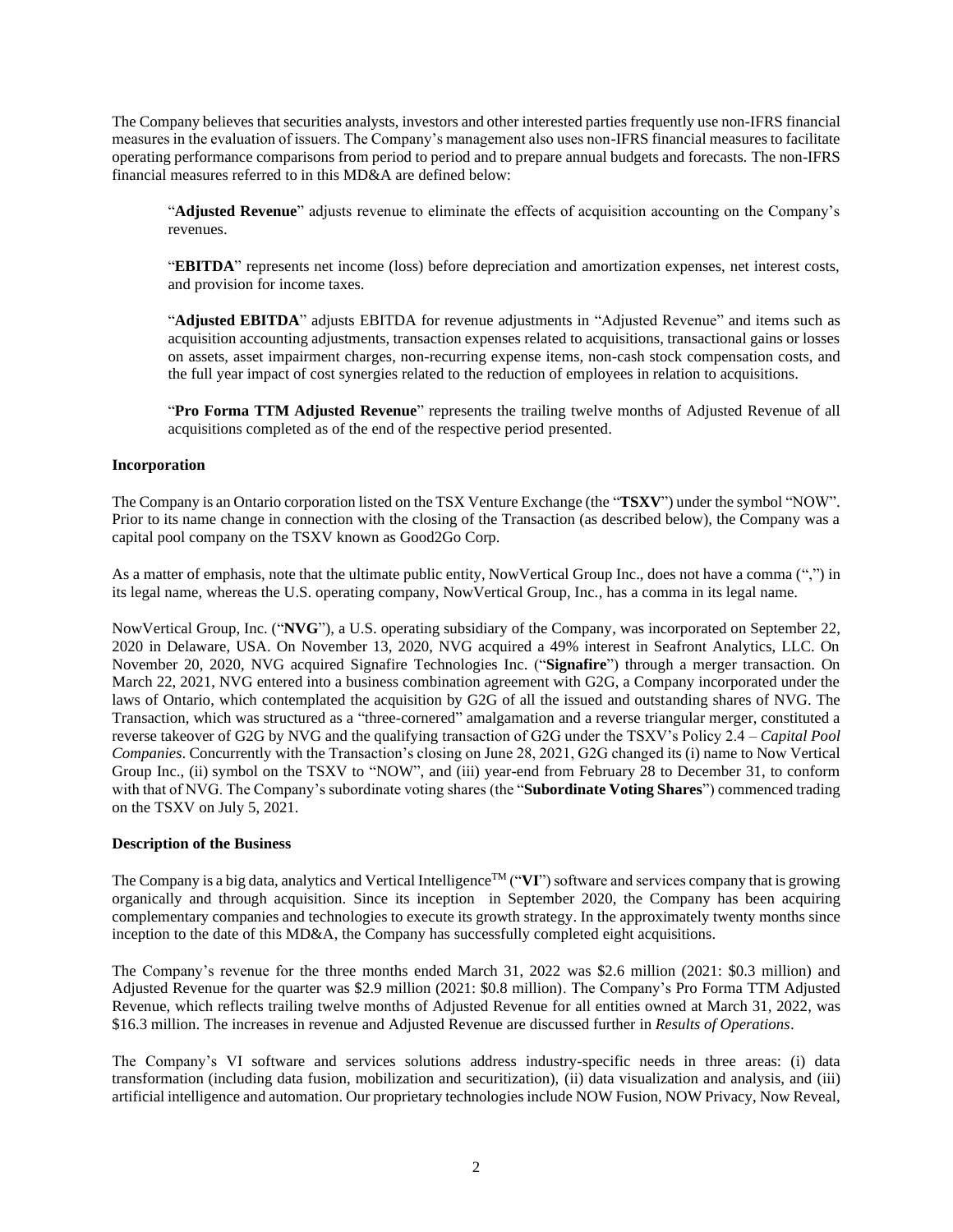NOW DataBench, and Affinio. NOW Fusion is a database fusion technology that brings together structured and unstructured data from both inside and outside an organization to drive enhanced business analysis. NOW Privacy and NOW Reveal are software solutions that add a governance and compliance layer to an organization's data. NOW DataBench is a unified analytics operating framework that brings business intelligence tools into a single interface to empower more people in an organization to make informed decisions using their data. Affinio offers a privacy-safe data mobilization solution that enables secure data access across internal and external stakeholders, as well as a stateof-the-art data clustering platform that creates affinity graphs based on first and third-party data sources that delivers transformative value in the way companies are analyzing data and acquiring new customers.

The Company's operating segments are (i) Origin (which comprises the Fusion, DataBench, Privacy, and Reveal technologies), (ii) Solutions (which comprises services activity), (iii) Affinio, and (iv) Corporate. CoreBI (as defined immediately below) was acquired on February 16, 2022 and is included in the Solutions segment. The Reveal technology was acquired with the purchase of Exonar Ltd. on March 25, 2022 and is included in the Origin segment.

On February 16, 2022, the Company acquired all of the issued and outstanding securities of CoreBI S.A., a data analytics services company in Argentina, and CoreBI SAS, a data analytics services company in Colombia (collectively, "**CoreBI**"), for up-front cash consideration of \$3.0 million, a deferred cash payment of \$1.75 million payable 12 months from closing, subject to meeting certain corporate objectives, and up to \$3.25 million in future consideration (payable in cash or stock or both cash and stock, at the option of the Company) based on financial performance. The Company accounted for this transaction as an acquisition of a business. The acquisition was made to enhance the Company's data services business and provide a footprint in Latin America.

On March 25, 2022, the Company acquired 100% of the issued and outstanding securities of Exonar Ltd. ("**Exonar**"), a UK-based software solutions firm for consideration consisting of (i) Exonar's transaction costs of \$150,000 paid in cash on closing, and (ii) the issuance of Subordinate Voting Shares twelve months after closing of the acquisition valued at \$500,000 at the greater of (A) the Canadian dollar equivalent of US\$1.00 per Subordinate Voting Share and (B) the Company's 20-day volume weighted average trading price on the day prior to issuance, less the maximum discount permitted under the rules of the TSXV. The Company accounted for this transaction as an acquisition of a business. The acquisition was made to enhance the Company's data compliance software business.

## Subsequent Event

On April 6, 2022, the Company acquired 100% of the issued and outstanding securities of Allegient Defense, Inc. ("Allegient"), a U.S.-based government defense contractor providing systems engineering and technical assistance support to the U.S. Department of Defense. The acquisition was made to enhance the Company's contracts services business and expand its government vertical. Pursuant to the terms of a stock purchase agreement dated December 20, 2021, as amended on April 1, 2022, the aggregate consideration consisted of (i) a cash payment of \$900,000 paid on closing, (ii) a deferred cash payment of \$1,100,000, payable 45 days post-closing (of which \$495,000 was paid on May 20 and the balance will be paid immediately upon certain conditions being met), (iii) 600,000 Subordinate Voting Shares issued on closing, valued at the Canadian dollar equivalent of US\$1.00 per Subordinate Voting Share, (iv) the assumption of a third party loan to Allegient, which was refinanced at \$3,800,000 at closing, and (v) an earn-out of up to an additional \$4,000,000, payable in Subordinate Voting Shares (priced using the same method as the Subordinate Voting Shares issued at closing of the transaction, being the greater of (A) the Canadian dollar equivalent of US \$1.00 per Subordinate Voting Share and (B) the Company's 20-day volume weighted average trading price prior to the applicable issuance) and/or cash, at the option of the Company, payable over a three-year period postclosing based on Allegient achieving certain EBITDA targets. In connection with the acquisition, the Company secured a revolving line of credit of up to \$2,000,000. The Company will account for this transaction as an acquisition of a business.

## **Results of Operations**

## Three Months Ended March 31, 2022

For the three months ended March 31, 2022, total revenue increased to \$2,594,445 (2021: \$318,707), cost of revenue increased to \$1,209,924 (2021: \$143,631) and gross profit increased to \$1,384,521 (2021: \$175,076), primarily due to the impacts of companies acquired during 2021 and in the first quarter of 2022.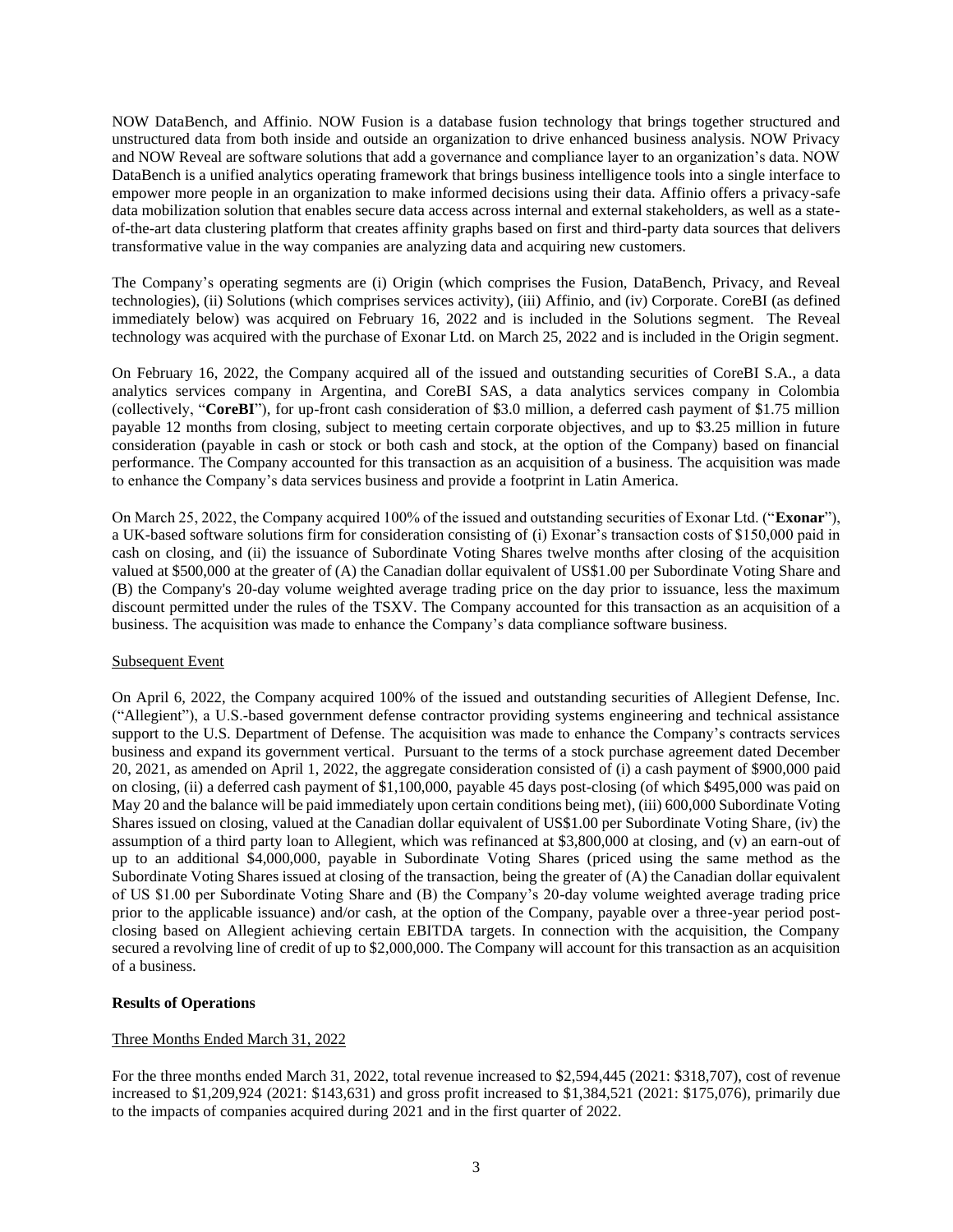Results by operating segment were as follows:

| Three months ended<br><b>March 31, 2022</b> | Origin    | <b>Solutions</b> | <b>CoreBI</b> | <b>Affinio</b> | <b>Total</b> |
|---------------------------------------------|-----------|------------------|---------------|----------------|--------------|
| Revenue                                     | 902,504   | 87,069           | 1.209.611     | 395.261        | 2.594.445    |
| Cost of revenue                             | (114.549) | (82, 145)        | 711,040)      | (302, 190)     | (1.209.924)  |
| Gross profit                                | 787.955   | 4.924            | 498.571       | 93.071         | 1,384,521    |

| Three months ended<br><b>March 31, 2021</b> | Origin     | <b>Solutions</b> | <b>CoreBI</b>            | <b>Affinio</b> | <b>Total</b> |
|---------------------------------------------|------------|------------------|--------------------------|----------------|--------------|
| Revenue                                     | 268,626    | 50.081           | $\overline{\phantom{a}}$ | -              | 318,707      |
| Cost of revenue                             | (100, 305) | (43,326)         | -                        | -              | (143, 631)   |
| Gross profit                                | 168.321    | 6.755            | -                        | -              | 175.076      |

## *Revenue*

Revenue from the Origin operating segment for the three months ended March 31, 2022 was \$902,504, compared to \$268,626 for the same period in in 2021. The increase is related to recurring revenue from the sale of the Company's privacy product (acquired in 2021) and the full recognition of revenue from an automotive customer contract that was only partially recognized in 2021 due to the impact of purchase accounting.

Revenue from the Solutions operating segment increased to \$87,069 for the first quarter of 2022 compared to \$50,081 for the same period in 2021 due to additional services contracts.

Revenue from the CoreBI operating segment was \$1,209,611 from the date of acquisition on February 16, 2022 to March 31, 2022. There is no comparative amount for CoreBI for the prior period.

Revenue from the Affinio operating segment for the three months ended March 31, 2022 was \$395,261, representing recurring revenue from social graph analytics customers. The impact of purchase accounting, which requires deferred revenue to be recorded at fair value upon acquisition, was to reduce deferred revenue that would otherwise have been recognized as revenue in the three months ended March 31, 2022 by \$129,209. There is no comparative amount for the prior period, as Affinio was acquired in November 2021.

## *Cost of Revenue*

For the three months ended March 31, 2022, cost of revenue increased to \$1,209,924 compared to \$143,631 for the same period in the prior year, primarily due to the costs related to the increase in revenue from companies acquired during the period. Cost of revenue in 2022 includes \$216,244 of amortization expense related to the intangible assets allocated to each operating segment (2021: \$65,263).

## *Administrative Expenses*

Administrative expenses were \$3,116,624 for the three months ended March 31, 2022 compared to \$1,702,246 for the same period in the prior year. As discussed further below, the primary reasons for the increase are additional staff and professional fees associated with the Company's acquisitive growth and to support its public company status.

The major components of administrative expenses were the following:

Compensation and benefits expense for the three months ended March 31, 2022 was \$1,626,380 compared to \$290,733 for the same period in 2021, with the increase due to growing the management team and support teams to manage the growth of the Company and the additional compensation costs of acquired companies.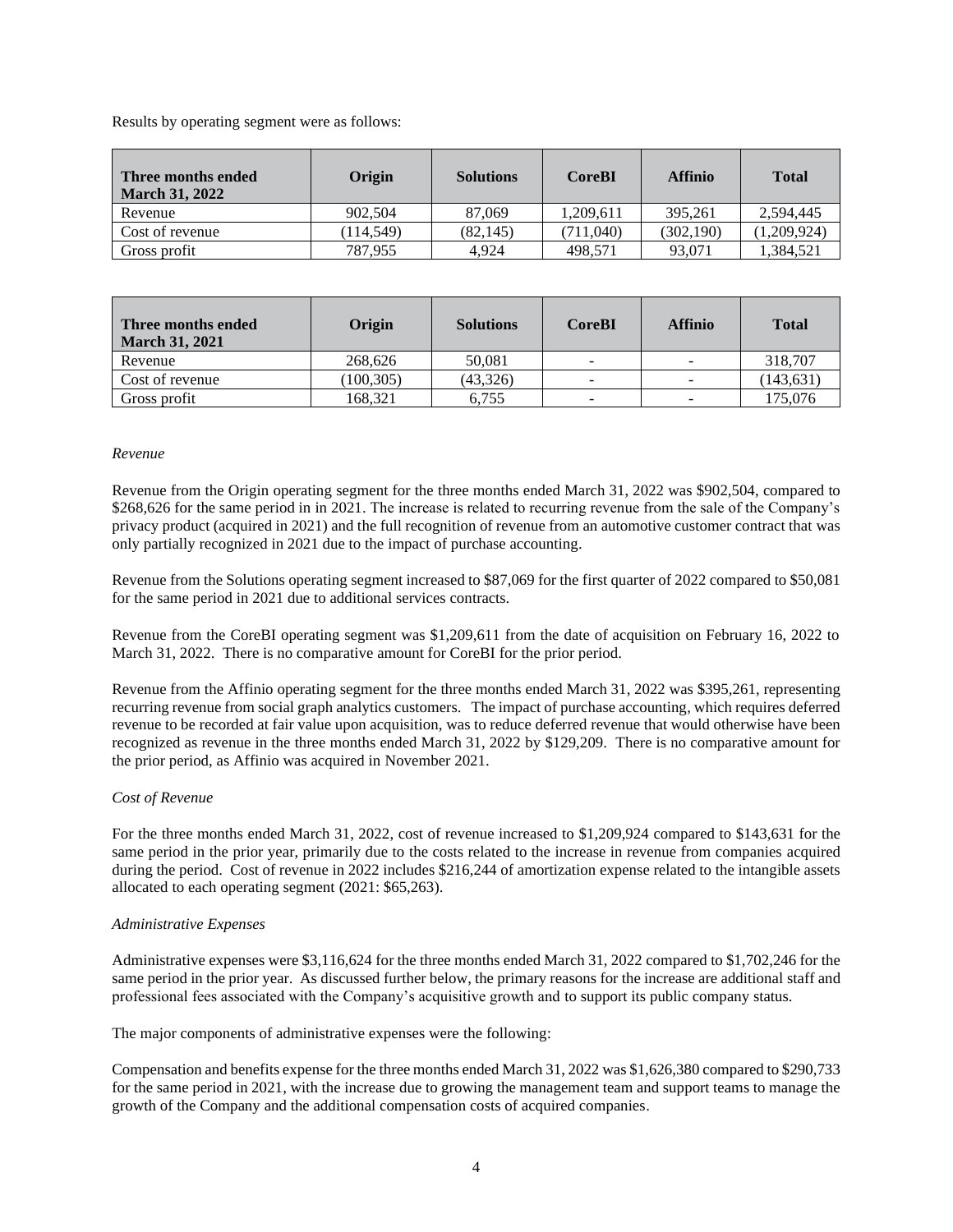Professional fees expense was \$1,112,336 for the three months ended March 31, 2022 compared to \$62,545 for the same period in 2021. The increase is due to higher audit fees, tax advisory services and filings, legal fees, and consultants related to the growth of the Company and to meet its reporting and other obligations as a public company, as well as additional professional fees related to acquisitions.

Office, travel, and other expenses were \$418,268 for the three months ended March 31, 2022 compared to \$28,395 for the same period in 2021, and include costs related to sales travel and other staff travel, hosting and software costs, insurance expenses, and other. The increase in 2022 compared to 2021 is primarily related to the growth of the Company.

Marketing and investor relations expenses were \$381,502 for the three months ended March 31, 2022 compared to \$3,327 for the same period in 2021. The increase is due to growth in the Company's investor relations initiatives, and well as additional marketing costs related to companies acquired in 2021.

Product development costs for the three months ended March 31, 2022 were \$154,844 compared to \$7,488 for the same period in 2021. The increase is due to the costs of enhancing and integrating the Company's acquired technology platforms, which was initiated in the second half of 2021.

Share-based compensation expense was \$73,330 in the first quarter of 2022 compared to \$214,863 for the same period in the prior year. The higher expense in the prior period is primarily related to issued options vesting over a shorter period.

Loss due to the effect of inflation on net monetary position was \$108,996 in the first quarter of 2022 compared to \$Nil for the same period in the prior year. Because CoreBI operates primarily in Argentina, which is a hyperinflationary economy, non-monetary items are revalued at each reporting date to reflect the loss of purchasing power. There was no corresponding item in the prior year, as CoreBI was acquired in February 2022.

Warrant revaluation is a gain of \$731,398 in the first quarter of 2022 compared to \$Nil for the same period in the prior year. This represents revaluation of the warrants liability related to the Company's unit offering in December 2021, and there was no comparable item in the prior period.

## *Interest Expense*

Interest expense for the three months ended March 31, 2022 was \$40,280 compared to \$99,658 for the three months ended March 31, 2021. The decrease is primarily related to the repayment in December 2021 of a significant portion of a term loan and the renegotiation of a lower interest rate.

## *Income Tax Expense*

Income tax expense is recognized at an amount determined by multiplying the profit (loss) before tax for the interim reporting period by management's best estimate of the weighted-average annual income tax rate expected for the full financial year, adjusted for the tax effect of certain items recognized in full in the interim period. As such, the effective tax rate in the Interim Financial Statements may differ from management's estimate of the effective tax rate for the Company's annual financial statements. For the three months ended March 31, 2022, the Company recorded an income tax expense of \$48,086 on pre-tax book loss of \$1,772,383 (2021: \$22,456 on a pre-tax book loss of \$1,626,828). The Company's effective tax rate for the three months ended March 31, 2022 was (2.71)% (2021: (1.4%)), which differs from the Canadian statutory rate of 26.5% primarily due to pre-tax losses for which no benefit was recognized as the Company continues to conclude that its deferred tax assets are not recognizable given the weight of objective evidence as prescribed by the authoritative accounting literature.

# *Net Loss and Loss Per Share*

The Company reported a net loss of \$1,820,469 and a comprehensive loss of \$1,801,792 for the three months ended March 31, 2022, compared to a net loss and comprehensive loss of \$1,649,284 for the same period in 2021. The increase in the loss is primarily driven by higher costs associated with the Company growing its operations and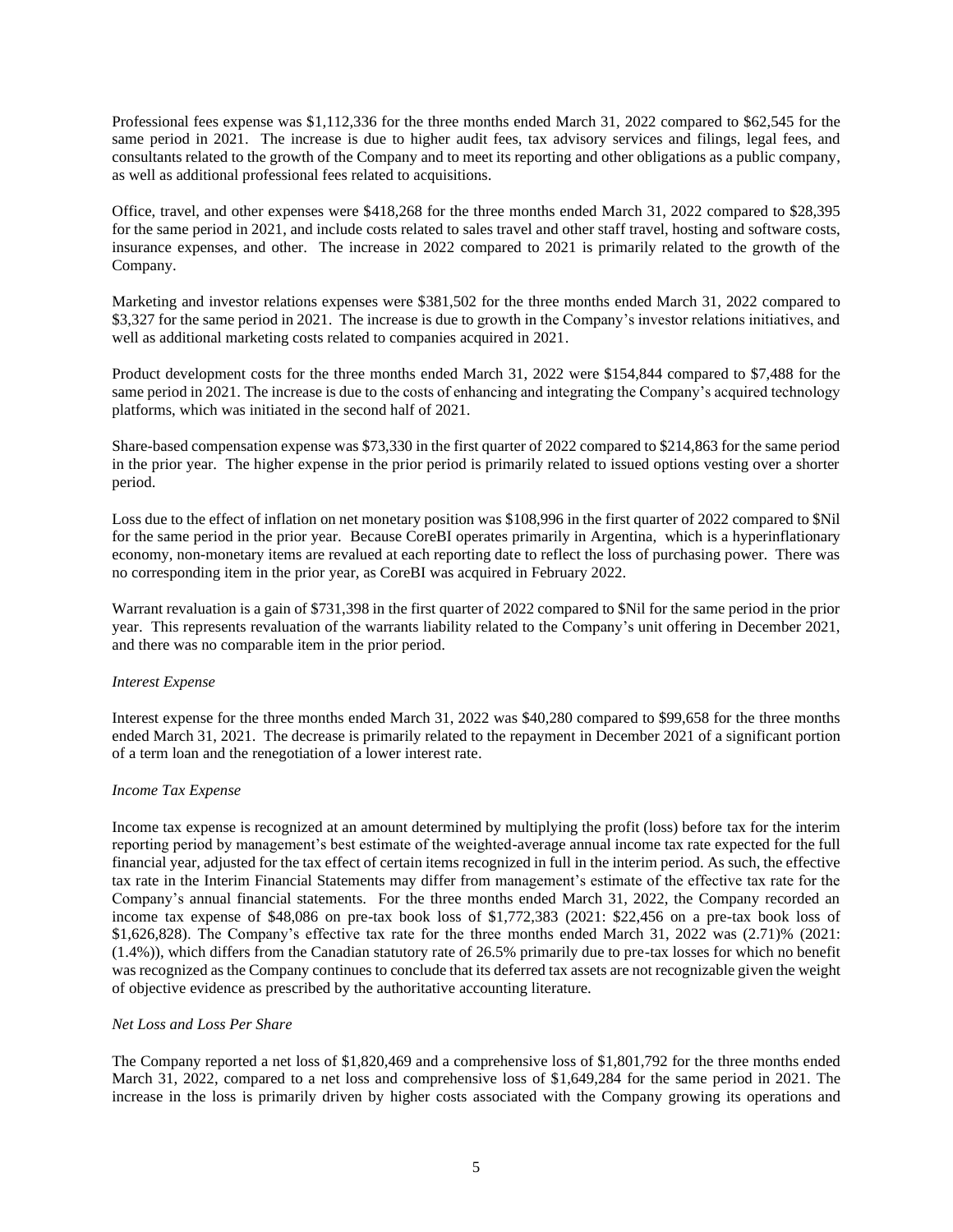acquiring new companies, which were offset by higher revenue. On a per share basis, this represents net loss per basic and diluted share of \$0.03 for the first quarter of 2022 compared to a net loss per basic and diluted share of \$0.10 for the first quarter of 2021.

|                                                            | Three months ended<br>March 31, 2022 |             | Three months ended<br>March 31, 2021 |             |
|------------------------------------------------------------|--------------------------------------|-------------|--------------------------------------|-------------|
| Revenue                                                    | \$                                   | 2,594,445   | \$                                   | 318,707     |
| Acquisition accounting impact on acquired deferred revenue |                                      | 288,257     |                                      | 481,374     |
| <b>Adjusted Revenue</b>                                    |                                      | 2,882,702   |                                      | 800,081     |
|                                                            |                                      |             |                                      |             |
| Net loss                                                   |                                      | (1,820,469) |                                      | (1,649,284) |
| Interest expense, net                                      |                                      | 40,280      |                                      | 99,658      |
| Income tax provision                                       |                                      | 48,086      |                                      | 22,456      |
| Depreciation and amortization                              |                                      | 230,616     |                                      | 65,563      |
| <b>EBITDA</b>                                              | \$                                   | (1,501,487) | \$                                   | (1,461,607) |
| Acquisition accounting impact on acquired deferred revenue |                                      | 288,257     |                                      | 481,374     |
| Non-cash compensation related to stock options and RSU's   |                                      | 73,330      |                                      | 214,863     |
| Expenses incurred in connection with acquired businesses   |                                      | 798,343     |                                      | 194,905     |
| Revaluation of warrants liability                          |                                      | (731, 398)  |                                      |             |
| Effect of inflation on net monetary position               | 108,996                              |             |                                      |             |
| Expenses incurred in connection with the Transaction       |                                      |             | 656,870                              |             |
| Gain on settlement of lease obligation                     |                                      |             | (1,640,370)                          |             |
| Loss on settlement of lease hold-back                      |                                      |             |                                      | 1,881,820   |
| <b>Adjusted EBITDA</b>                                     | \$                                   | (963, 959)  | \$                                   | 327,855     |
| Pro Forma TTM Adjusted Revenue (millions)                  | \$                                   | 16.3        | \$                                   | 3.1         |

## **Adjusted Revenue, EBITDA, Adjusted EBITDA, and Pro Forma TTM Adjusted Revenue**

Adjusted Revenue was \$2,882,702 for the three months ended March 31, 2022 compared to \$800,081 for the same period in 2021, primarily due to additional revenue from acquired companies.

Adjusted Revenue for the Origin operating segment was \$1,061,552 for the three months ended March 31, 2022 compared to \$750,000 for the same period in 2021 due to revenue from privacy technologies acquired in October 2021 and March 2022.

Adjusted Revenue for the Affinio operating segment was \$524,470 for the three months ended March 31, 2022. There is no comparative amount for the first quarter of 2021, as Affinio was acquired in November 2021.

Adjusted Revenue for the Solutions and CoreBI segments was the same as revenue since there were no purchase accounting adjustments in these operating segments.

EBITDA decreased to (\$1,501,487) for the three months ended March 31, 2022 compared to (\$1,461,607) for the same period in 2021. Although revenue was higher by \$2,275,738 than for the same period in the prior year, this increase was offset by higher costs of compensation and benefits, professional fees, office, travel and other, and marketing and investor relations, as management continues to build the structure to grow the Company and acquire companies, and higher professional fees incurred costs related to acquisitions as management executes its acquisition growth strategy.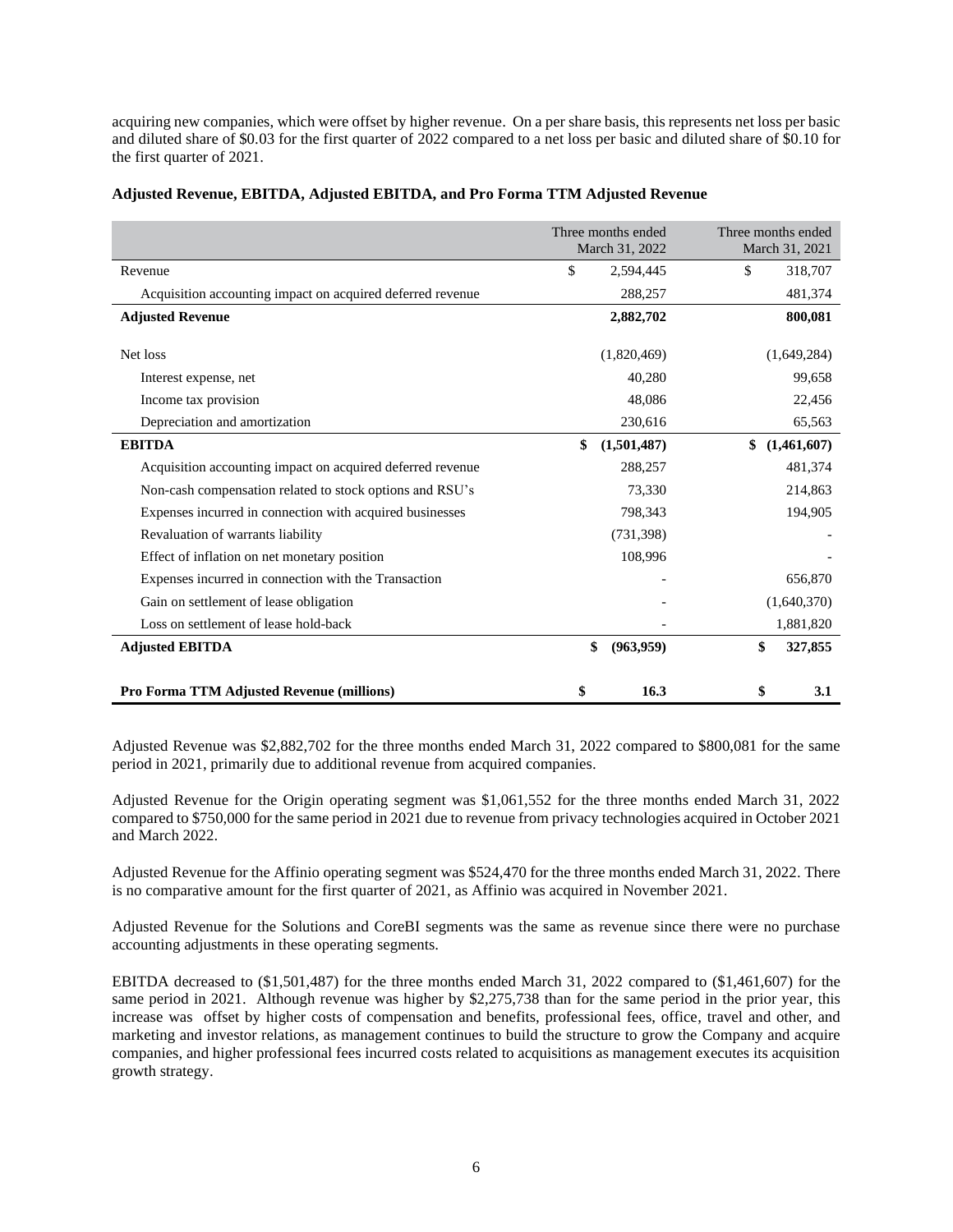Adjusted EBITDA decreased to (\$963,959) for the three months ended March 31, 2022 compared to \$327,855 for the same period in 2021. While Adjusted Revenue grew to \$2,882,702 during the period, this increase was offset by the costs of additional personnel to manage the growth of the business and support the Company's operational requirements and additional external service providers engaged to assist the Company in meeting its public company requirements and in connection with executing its acquisitive growth strategy.

Pro Forma TTM Adjusted Revenue of \$16.3 million at March 31, 2022 is more than five times the comparable amount for businesses owned by the Company as at March 31, 2021 of \$3.1 million, primarily due to the acquisitions of CoreBI, Affinio, and the DocAuthority assets.

## **Summary of Quarterly Results**

The Company was incorporated on September 22, 2020 and began operations in October 2020. The selected financial information provided below is derived from the Company's unaudited quarterly financial statements prepared in accordance with IFRS. Certain amounts in comparative periods have been reclassified to conform with the presentation adopted in the current period.

|                                     | Q1<br>2022  | Q <sub>4</sub><br>2021 | Q3<br>2021  | Q <sub>2</sub><br>2021 | Q <sub>1</sub><br>2021 | Q <sub>4</sub><br>2020 |
|-------------------------------------|-------------|------------------------|-------------|------------------------|------------------------|------------------------|
| Revenue                             | 2,594,445   | 1,140,445              | 957,708     | 804,155                | 318,707                | 154,268                |
| Cost of revenue                     | (1,209,924) | (442,079)              | (233, 490)  | (128, 163)             | (143, 629)             | (39, 531)              |
| Gross profit                        | 1,384,521   | 698,366                | 724,218     | 675,992                | 175,078                | 114,737                |
| Administrative expenses             | (3,116,624) | (5,102,060)            | (2,096,621) | (5,917,123)            | (1,702,248)            | (2,036,056)            |
| Listing expense                     |             |                        | ٠           | (1,011,110)            |                        |                        |
| Interest expense, net               | (40, 280)   | (122, 306)             | (14,073)    | (111,707)              | (99,658)               | (56, 929)              |
| Income tax (expense) provision      | (48,086)    | 27,106                 | 15,726      | 22,487                 | (22, 456)              | (949)                  |
| Net comprehensive loss              | (1,801,792) | (4,464,155)            | (1,370,750) | (6,299,036)            | (1,649,284)            | (1,979,197)            |
| Basic and diluted loss per share    | (0.03)      | (0.08)                 | (0.03)      | (0.22)                 | (0.06)                 | (0.13)                 |
| Weighted average shares outstanding | 62,047,393  | 52,604,095             | 49,060,699  | 29,281,952             | 28,601,160             | 14,862,003             |
| Common shares outstanding, end      | 62,048,122  | 62,042,154             | 49,807,398  | 49,251,842             | 28,601,160             | 28,601,160             |

Revenue and gross profit are increasing quarter over quarter as the Company acquires new subsidiaries and expands its product offerings. Cost of revenue includes amortization expense for intangible assets related to acquisitions. Administrative expenses are increasing quarter over quarter as the Company acquires new subsidiaries, grows its management team and incurs professional fees to support its growth, incurs acquisition-related expenses, and expands its marketing and investor relations programs.

The higher administrative expenses and net loss in Q4 2021 were primarily related to higher compensation expenses and professional fees as the Company continued to grow the business, an impairment charge of \$569,599 related to certain intangible assets, and a revaluation expense of \$1,277,301 related to the unit warrant liability. The increase in expenses in Q2 2021 was related to the Transaction which was completed in June 2021. Higher expenses in Q4 2020 were primarily related to a loss on impairment related to an office lease.

# **Liquidity and Capital Resources**

The Company manages its capital structure on a consolidated level based on the funds available to it to support the continuation and expansion of its operations and to maintain a flexible capital structure which optimizes the cost of capital at an acceptable risk. The Company defines "capital" to include share capital and its borrowings. The Company intends to rely on cash flows from operations for its operating requirements as well as to negotiate a new credit facility and additional financings to achieve its acquisition growth strategy. The primary sources of the Company's cash flow are revenue from customers and net cash proceeds from equity offerings, which the Company expects to be able to supplement with debt financing for future acquisitions. The Company intends to maintain sufficient liquidity to meet its liabilities as they come due by continuously monitoring cash flow, reviewing actual operating expenditures and revenue to budget and forecast and with the proceeds of additional equity offerings.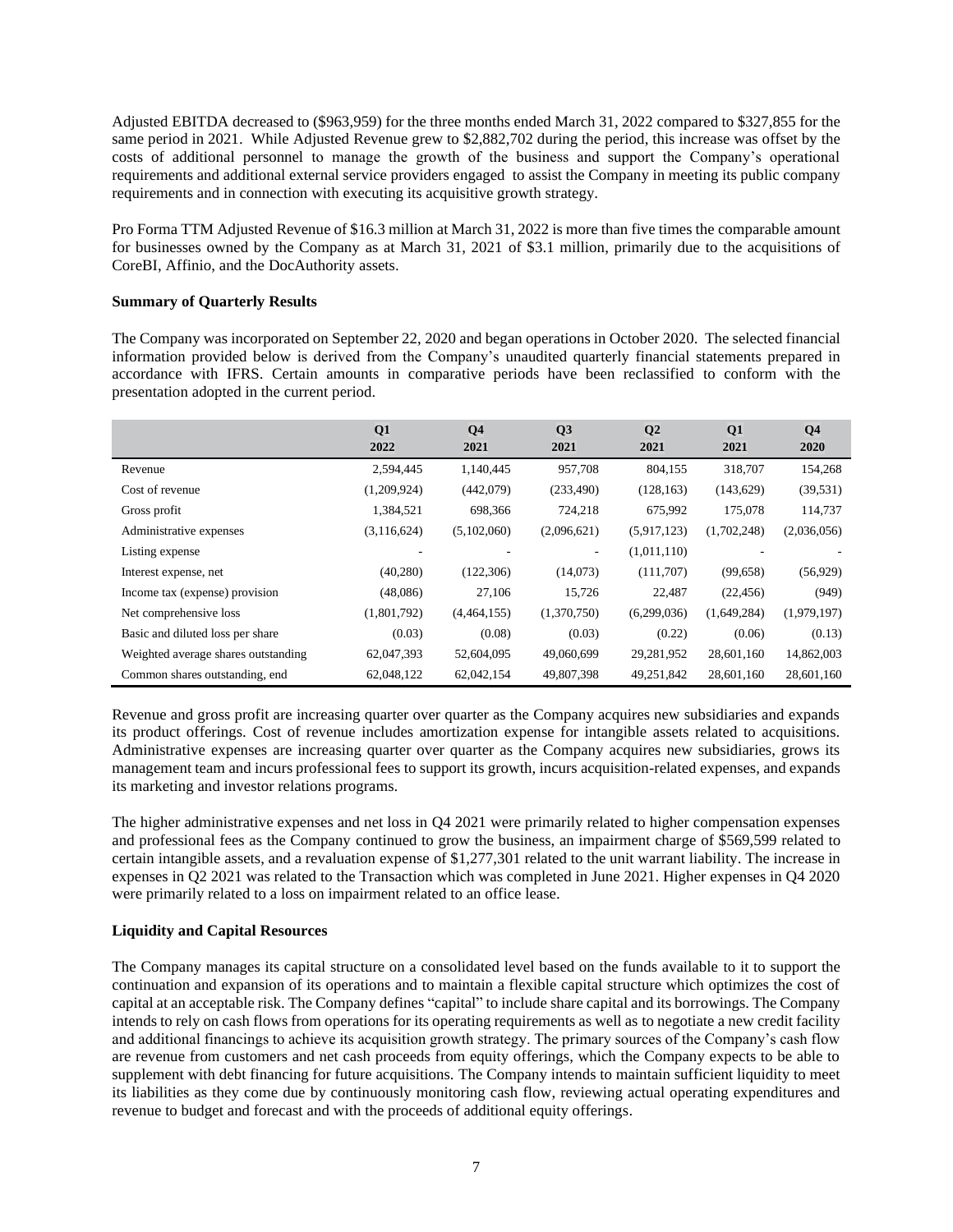At March 31, 2022 the Company had cash of \$4.4 million and a working capital deficit of \$1.7 million (excluding deferred revenue and equity consideration payable). In May, the Company received \$3.0 million in cash from customer payments that were not included in accounts receivable as at the reporting date. Additional funding will be required to meet the Company's contractual obligations and execute on its business plan for the next twelve months. The Company has raised over \$16.0 million in net cash from equity and convertible notes from its inception to date and management expects to be able to raise additional financing. The Company filed a base shelf registration in January 2022 to raise up to C\$65 million. Management expects that future cash generated from its operating entities, along with additional financings and a planned credit facility to fund acquisitions, will provide sufficient capital for the Company to execute on its strategy. Management expects to continue to grow revenue and improve the profitability of the Company's existing business by leveraging internal sales channels and other cross-entity synergies, and plans to acquire businesses that can be financed with a credit facility.

Whether and when the Company can attain profitability and positive cash flows from operations and obtain additional funds from financing is uncertain. The Company's continued operations depend upon its ability to meet its financing requirements on a continuing basis, to continue to have access to financing, and to generate positive operating results.

# *Cash Flow from Operations*

For the three months ended March 31, 2022, the Company used \$1,979,371 of cash for operations (2021: \$2,254,660) primarily due to its loss from operations, which includes cash compensation costs related to the additional personnel and external service providers hired to manage the growth of the business and support its operational requirements and acquisition strategy and expenses related to the acquisitions of CoreBI and Exonar. In the same period of the prior year, the net loss included costs of \$656,870 related to the reverse takeover transaction.

## *Cash Flow from Investing Activities*

The Company used \$2,371,143 of cash for investing activities related to cash used for from the acquisitions of CoreBI and Exonar, net of cash acquired in the transactions. For the same period in 2021, there were no investing activities and the Company used \$Nil in cash.

# *Cash Flow from Financing Activities*

For the three months ended March 31, 2022, the Company used \$352,300 in cash for financing activities, related to repayments of its term loan and long-term debt. For the same period in 2021, the Company generated \$1,294,995 in cash from financing activities, primarily from proceeds from convertible notes, partially offset by repayments of leasing liabilities and borrowings.

## **Contractual Obligations**

The remaining payment obligations are \$112,979 per month in April, May and June 2022 on a senior secured redeemable debenture issued by Signafire in 2019 which the Company renegotiated in 2021.

As of March 31, 2022, the consideration payable related to acquired companies is as follows:

|                                  | As of<br><b>March 31, 2022</b> |
|----------------------------------|--------------------------------|
| Current:                         |                                |
| Consideration payable            | 3,556,755                      |
| Equity consideration payable     | 284,000                        |
| Contingent consideration payable | 375,000                        |
| Long-term:                       |                                |
| Contingent consideration payable | 446,000                        |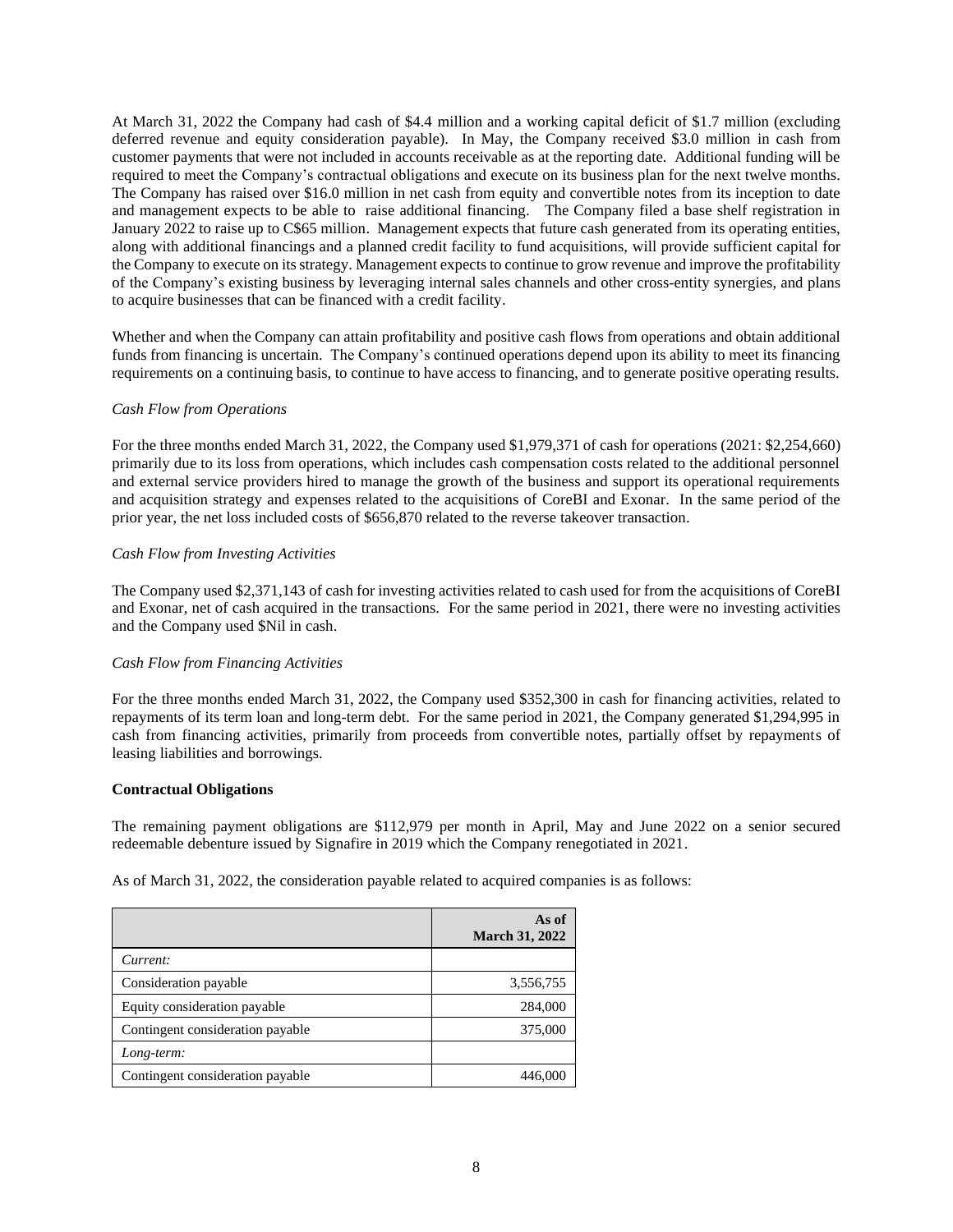Affinio has four unsecured, non-interest bearing loans outstanding. The total amount owing at March 31, 2022 pursuant to these loans is \$965,185 of which \$114,979 is due within twelve months.

## **Off-Balance Sheet Arrangements**

The Company does not have any off-balance sheet arrangements.

## **Transactions with Related Parties**

|                             | Three months ended<br><b>March 31, 2022</b> | Three months ended<br><b>March 31, 2021</b> |
|-----------------------------|---------------------------------------------|---------------------------------------------|
| Salaries, including bonuses | 272,500                                     | 105,000                                     |
| Consulting fees             |                                             | 40,000                                      |
| Share-based payments        | 33,028                                      | 159,082                                     |
| Total remuneration          | 305,528                                     | 304,082                                     |

## **Proposed Transactions**

The Company seeks potential acquisition targets on an ongoing basis and may complete several acquisitions in any given fiscal year. Additional funding will be required to execute on the Company's acquisition plan for the next twelve months, and a new credit facility is being pursued.

## **Changes in Accounting Policies including Initial Adoption**

There are no new standards issued by the International Accounting Standards Board that were not effective at March 31, 2022 that are expected to have a significant impact on the Company.

## **Financial Instruments and Other Instruments**

The Company's financial assets categorized at amortized cost include trade and other receivables, unbilled revenue, taxes receivable, and cash. The Company does not have any financial assets categorized as FVTPL or FVOCI.

The Company's financial liabilities are initially measured at fair value and, in the case of loans and borrowings and payables, net of directly attributable transaction costs. Subsequently, financial liabilities are measured either at amortized cost using the effective interest method or at fair value through profit and loss (FVTPL). For financial liabilities measured at amortized cost, all interest-related charges and, if applicable, changes in fair value that are reported in profit and loss are included within finance costs or finance income.

The Company's financial instruments categorized at amortized cost include long-term debt, loan payable, accounts payable, accrued expenses and other current liabilities, deferred revenue, and consideration payable related to acquired companies. The Company's financial instruments categorized at FVTPL are contingent consideration payable related to acquired companies and equity consideration payable related to acquired companies.

Derivative instruments, including derivative instruments embedded in other contracts (such as warrants) and instruments designated for hedging activities, are recognized as either asset or liabilities in the statement of financial position and measured at fair value. The Company has not used derivative instruments to hedge exposures to cash flow or foreign currency risks. Any change in the fair value of a derivative instrument or an embedded derivative not designated as a hedging instrument is recognized as an unrealized gain or loss in the statement of loss and comprehensive loss.

## **Outstanding Share Data**

The Company is authorized to issue an unlimited number of class A Subordinate Voting Shares and an unlimited number of class B proportionate voting shares ("**Proportionate Voting Shares**"). As of the date of this MD&A, the